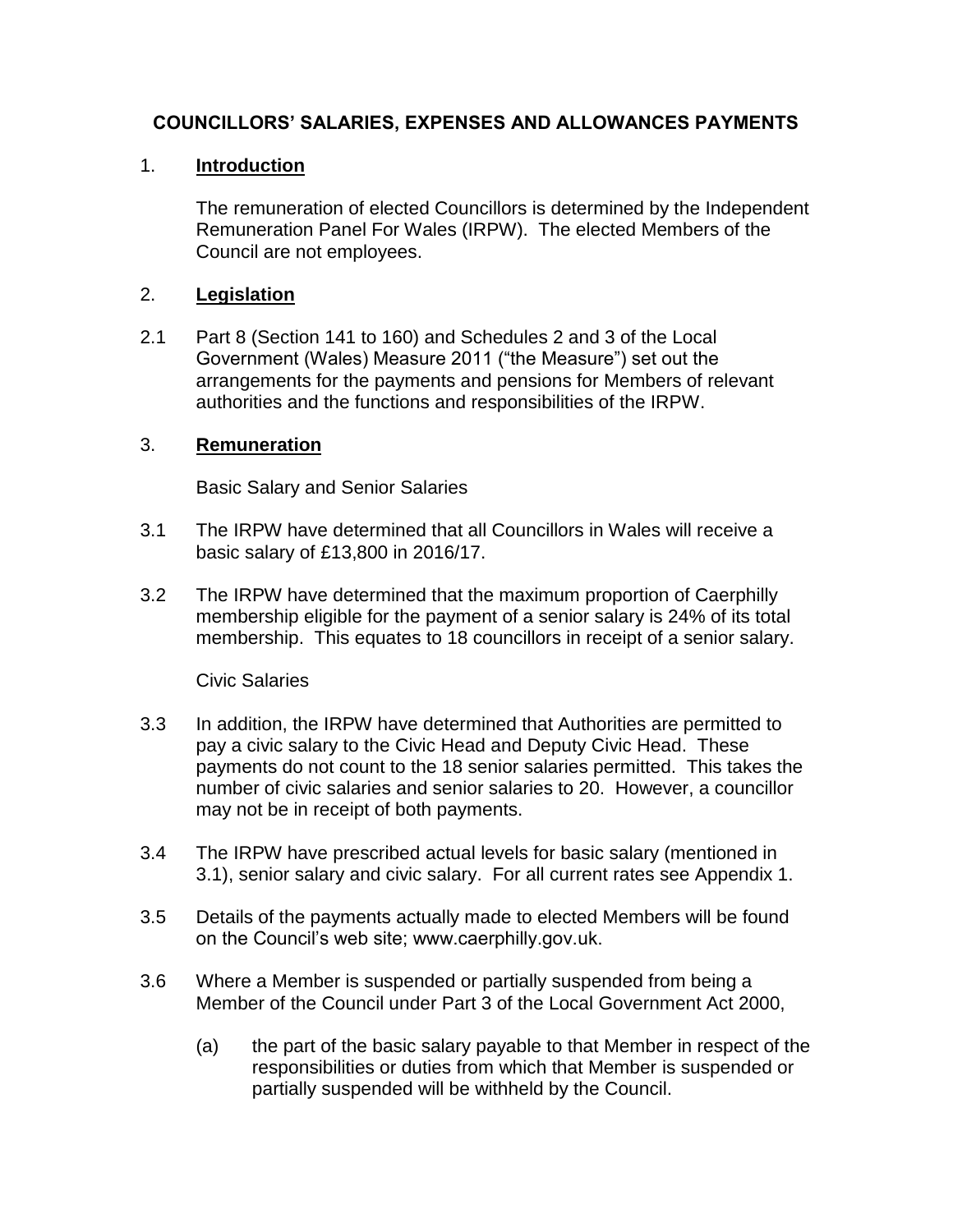(b) the part of the Senior Salary payable to that Member will be withheld for the duration of the suspension. If the partial suspension relates only to the specific responsibility element of the payment, the Member may retain the Basic Salary.

### 4. **Care Allowances**

- 4.1 This relates to dependent children below the age of 15 where costs are incurred in providing care while Members or Co-opted Members are engaged on Council business and, to a dependent over the age of 15 years who requires care while Members or Co-opted Members are away from their home on Council business.
- 4.2 The IRPW have determined that the maximum care expenses payable for 2015/16 will be £403 per month. The monthly maximum is considered a reimbursement of care expenses and cannot be annualised.
- 4.3 Care allowance shall only be payable for actual and receipted costs.
- 4.4 No care allowance will be paid to more than one Member/Co-opted Member for the care of the same child or dependent.
- 4.5 Where a Member or Co-opted Member is suspended or partially suspended from being Member or Co-opted Member of the Council under Part 3 of the Local Government Act 2000, the part of the care allowance payable to that Member or Co-opted Member in receipt of the responsibilities or duties from which that Member or Co-opted Member is suspended or partially suspended will be withheld by the Council.

#### 5. **Co-opted Member Payments**

- 5.1 The IRPW determined that the Authority shall provide for the payment of a fee to Co-opted Members with voting rights who have such responsibilities or duties in respect of attendance at conferences and meetings as prescribed by the IRPW up to the maximum allowed by the IRPW (details set out in the Appendix).
- 5.2 Where a Co-opted Member is suspended or partially suspended from being a Co-opted Member of the Council under Part 3 of the Local Government Act 2000 the fee payable to the Co-opted member for the duration of the suspension will be withheld by the Council.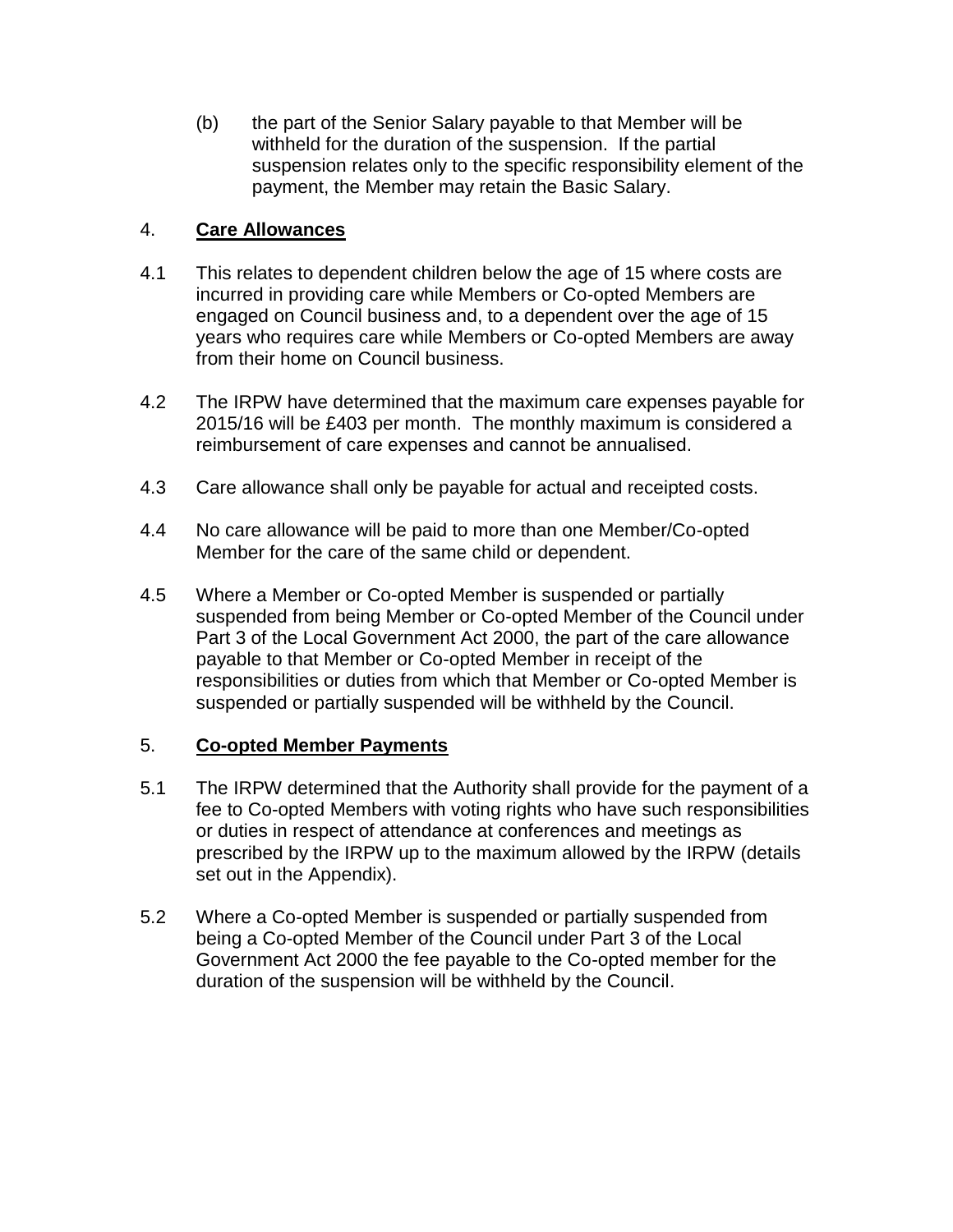### 6. **Travel and Subsistence**

- 6.1 Councillors and Co-opted Members with voting rights are entitled to receive Travelling and Subsistence Allowances at rates determined by the IRPW. The rates are set out in the Appendix.
- 6.2 In 2012 the IRPW introduced an additional definition of 'official business' to allow for the reimbursement of travel claims for Members undertaking constituency business (official business is defined as 'a duty undertaken by members of principal councils in connection with constituency or ward responsibilities which arise from the discharge of local authority functions). To date the Council made the decision not to allow such travel claims.
- 6.3 All other claims for travel such as bus/train/taxi fares (must be authorised by the Democratic Services Manager) and must be accompanied by appropriate receipts showing the actual expense. Members should always be mindful of choosing the most cost effective method of travel.

### 7. **Pensions**

Those Members in receipt of a basic, senior or civic salary are entitled to join the Local Government Pension Scheme (LGPS).

### 8. **Publicity**

8.1 The Council must publish a Schedule of Councillor and Co-opted Members Salaries by 31<sup>st</sup> July each year which includes the total amount expected to be paid during the financial year and the amounts paid in past years. Details about past and current payments made to Councillors and Co-opted Members can be found on the Council's Website.

#### 9. **Review of the Scheme**

Any changes to the scheme will be published and reported to Council on an annual basis.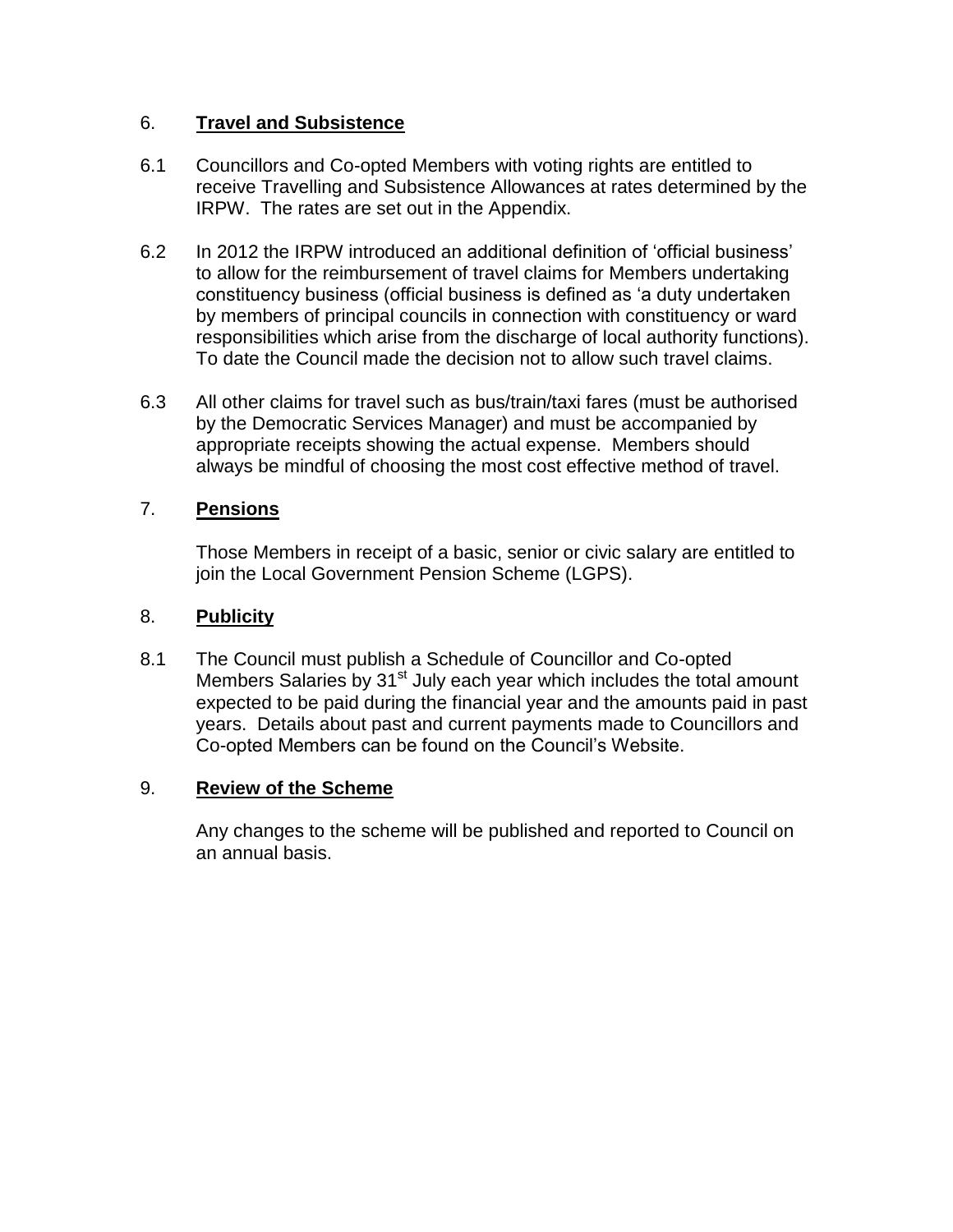## **APPENDIX**

### 1. **Councillor Salaries & Allowances 2015-2016**

## 1.1 **Salaries**

### **(a) Basic Salary per annum**

| No.                           | Office     | -      |
|-------------------------------|------------|--------|
| $\overline{\phantom{a}}$<br>J | Councillor | 13,360 |

# **(b) Civic Salaries per annum (Maximum of 2)**

| No. | <b>Office</b>     |        |
|-----|-------------------|--------|
|     | Civic Head        | 21,500 |
|     | Deputy Civic Head | 16,000 |

# **(c) Senior Salaries per annum (Maximum of 18)**

| No.            | <b>Office</b>                                                                                                                                                                                                                                                                                                                                                                                                                                                               | £                                                                                                                                                                                                   |
|----------------|-----------------------------------------------------------------------------------------------------------------------------------------------------------------------------------------------------------------------------------------------------------------------------------------------------------------------------------------------------------------------------------------------------------------------------------------------------------------------------|-----------------------------------------------------------------------------------------------------------------------------------------------------------------------------------------------------|
| $\mathbf 1$    | Leader                                                                                                                                                                                                                                                                                                                                                                                                                                                                      | 45,600                                                                                                                                                                                              |
| $\overline{2}$ | Deputy Leader                                                                                                                                                                                                                                                                                                                                                                                                                                                               | 29,800                                                                                                                                                                                              |
| $\overline{7}$ | Cabinet Members (no more than 10)                                                                                                                                                                                                                                                                                                                                                                                                                                           | 26,100                                                                                                                                                                                              |
| $\overline{7}$ | <b>Chairs of Committees</b><br>Chair of Policy & Resources and<br><b>Crime and Disorder Scrutiny</b><br>Committee<br>Chair of Regeneration &<br><b>Environment Scrutiny Committee</b><br><b>Chair of Education For Life Scrutiny</b><br>Committee<br>Chair of Health Social Care and<br>$\bullet$<br><b>Well-being Scrutiny Committee</b><br><b>Chair of Planning Committee</b><br>٠<br><b>Chair of Licensing Committee</b><br>$\bullet$<br><b>Chair of Audit Committee</b> | 20,000<br>The current Chair<br>was elected at the<br>first meeting of the<br><b>Audit Committee</b><br>held on 10 <sup>th</sup> June,<br>2016. Therefore,<br>the Senior Salary<br>paid is pro-rata. |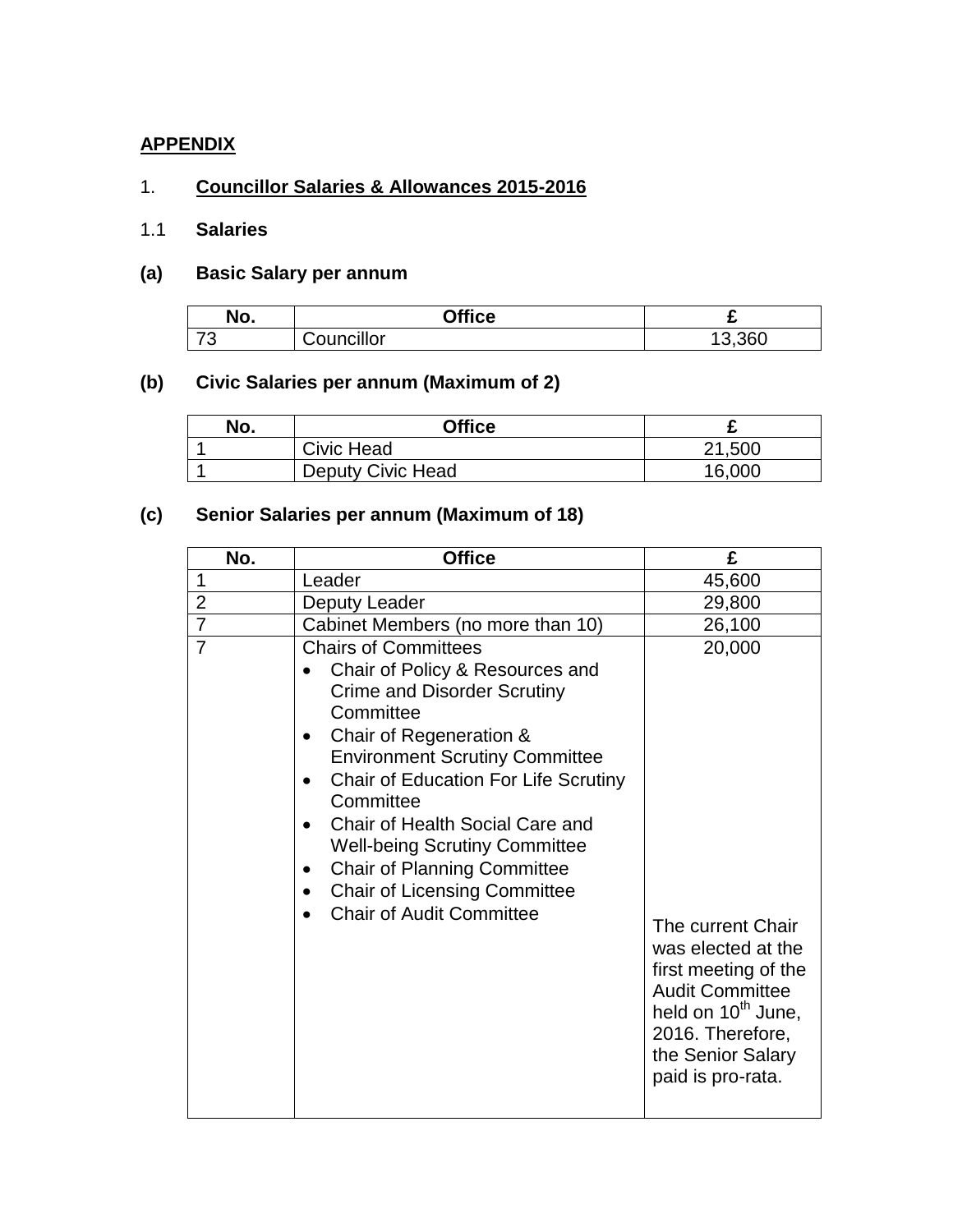| <b>Chair of Democratic Services</b><br>Committee                                       | Not paid as current<br>Chair is paid a<br>Senior Salary as<br>Leader of the<br><b>Largest Opposition</b><br>Group |
|----------------------------------------------------------------------------------------|-------------------------------------------------------------------------------------------------------------------|
| Leader of Largest Opposition Group<br>(also Chair of Democratic Services<br>Committee) | £22,000                                                                                                           |

#### **Notes:**

- (1) The Council has 73 Councillors. Only 24% (18 Councillors) are allowed to be in receipt of senior salaries.
- (2) If a Council chooses to have more than one Deputy Leader, the difference between the senior salary for the Deputy Leader and other Executive members should be divided by the number of Deputy Leaders and added to the senior salary for other Executive members, in order to calculate the senior salary payable to each Deputy Leader.
- (3) A Council must pay a senior salary to the Leader of the largest opposition political group subject to them having 10% or more of the total number of Council seats in their political group.
- NB: Actual payments are published on the Council's website at www.caerphilly.gov.uk.

#### 1.2 **Co-opted Members Allowances**

| <b>Office</b>                |                         |
|------------------------------|-------------------------|
| Co-opted Chair of Standards  | 256 daily fee           |
| Committee                    | $(128 \frac{1}{2}$ day) |
| Co-opted Vice-Chair of Audit | 198 daily fee           |
| Committee                    | $(99 \frac{1}{2}$ day)  |
| Co-opted, Ordinary Members   | 198 daily fee           |
|                              | $(99 \frac{1}{2}$ day)  |